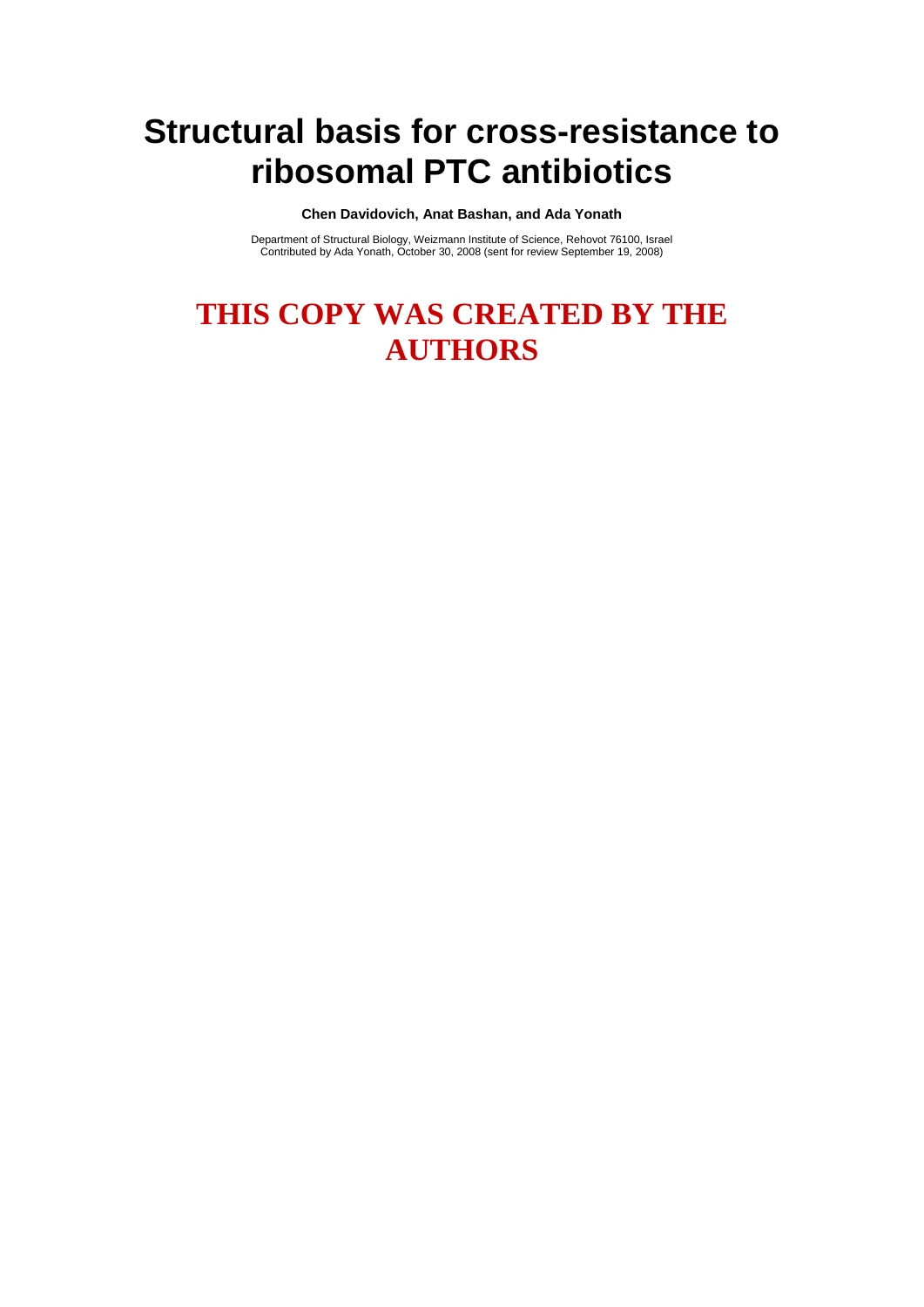# **Structural basis for cross-resistance to ribosomal PTC antibiotics**

### **Chen Davidovich, Anat Bashan, and Ada Yonath1**

Department of Structural Biology, Weizmann Institute of Science, Rehovot 76100, Israel

Contributed by Ada Yonath, October 30, 2008 (sent for review September 19, 2008)

**Clinically relevant antibiotics that target the ribosomal peptidyl transferase center (PTC), a highly conserved ribosomal region, exert their inhibitory action by exploiting the flexibility of PTC nucleotides, which trigger modulations of the shape of the antibiotic binding pocket. Resistance to these antibiotics was observed clinically and in vitro. Based on the crystal structures of the large ribosomal subunit from eubacterium suitable to represent pathogens in complex with these antibiotics, it was found that all nucleotides mediating resistance to PTC antibiotics cluster on one side of the PTC. Over half of the nucleotides affecting resistance reside in regions of lower sequence conservation, and are too distal to make Van der Waals interactions with the bound drugs. Alterations of the identity of these nucleotides may not lethally affect ribosome function, but can hamper antibiotic binding through changes in the conformation and flexibility of specific PTC nucleotides. Comparative analysis revealed properties likely to lead to cross-resistance and enabled their parameterization. As the same nucleotides are frequently involved in resistance to more than a single family of antibiotics, the common pattern explains medically observed cross-resistance to PTC antibiotics and suggests the potential for a wider clinical threat.**

peptidyl transferase center  $|$  chloramphenicol  $|$  linezolid pleuromutilins  $|$ streptograminsA

Ribosomes, the universal nanomachines translating the genetic<br>code into proteins, are riboprotein assemblies that play a key role in cell vitality. Hence, they are targeted by various antibiotics that exert their antimicrobial effects by interacting predominantly with ribosomal RNA (rRNA), the main constituent of the ribosomal functional regions. Clinical usefulness requires discrimination between pathogenic eubacteria and mammalian cells. The high conservation of the ribosomal functional sites (1) implies severe limitations on antibiotics selectivity. Typically, selectivity in binding of ribosomal antibiotics is governed by the identity of a single or a few nucleotides. An example is the  $MLS_B$  group (macrolides, lincosamides, and streptogramins $_B$ ) (2) that act by blocking the nascent protein exit tunnel (3–8). Nucleotide 2058 (*Escherichia coli* nomenclature throughout), the main determinant of the binding of antibiotics belonging to this family, is an adenine in eubacteria and a guanine in eukaryotes and archaea. Consequently,  $MLS_B$  resistance mechanisms are typically based on minimizing drug binding by  $A\rightarrow G$  mutation or methylation by erm methyltransferase genes (2). However, although A2058G mutation confers resistance, G2058A mutation, does not always lead to inhibitory action, because additional structural elements that influence the shape of the antibiotics binding pocket determine the antibiotic effectiveness  $(9-11)$ .

Although the peptidyl transferase center (PTC) is one of the most conserved regions of the ribosome, several antibiotics bind to the eubacterial PTC with high affinity and great specificity. Parameters allowing selectivity and effectiveness of PTC antibiotics were revealed by analyzing crystal structures of complexes of large ribosomal subunits from the eubacteria *Deinococcus radiodurans*, D50S, and the archaeon *Haloarcula marismortui*, H50S, with the clinically useful antibiotics from the phenicols, lincosamides, pleuromutilins, streptogramins $_A$ , oxazolidinones families (9, 10, 12–18), as well as with the yet to be used clinically methymycin (19) and lankacidins (unpublished work). These indicated that chloramphenicol, linezolid, and methymycin hamper A site tRNA binding; pleuromutilins, streptogramins<sub>A</sub>, and lankacidin hamper A and P site tRNAs accommodation; and clindamycin interferes with peptide bond formation. The structures of D50S/pleuromutilins revealed an elaborate binding mode, a unique inhibitory mechanism and a strategy for acquiring selectivity despite the extremely high sequence conservation (12, 16). Thus, pleuromutilins selectivity is determined by nucleotides residing remote from the PTC and, hence, are less conserved; pleuromutilins binding triggers an induced-fit mechanism that exploits the flexibility of nucleotides residing in and around the PTC, particularly U2585 and U2506, for tightening the binding pocket (16).

Cross-resistance is the tolerance to a specific antibiotic by strains that are resistant to antibiotics from other families. In many cases these share approximately the same binding site but may use different interactions with the binding pocket. It is rather common in the  $MLS<sub>B</sub>$  group. Thus, erythromycin resistance by A2058 methylation that was first observed after short exposure to submicromolar drug concentrations in strains of *Staphylococcus aureus* (20) was soon detected in strains that became tolerant to the other  $MLS<sub>B</sub>$  group members (1). Data on cross-resistance between PTC antibiotics (21–25), which stimulated recent attempts to overcome it (e.g., refs. 26–28), indicated the existence of common resistant patterns. Consistently, overlapping binding sites were detected in crystal structures of PTC antibiotics with D50S (3, 16, 18, 19) and H50S (17) (Fig. 1). Specifically, crystal structures of complexes of 4 pleuromutilins, obtained at clinically relevant concentrations, show that their common tricyclic cores bind in almost identical fashion to a tight pocket, and that nucleotide U2504 appears to meditate conformational rearrangements at its binding surface (12, 16). As mutations conferring resistance to the pleuromutilin tiamulin cluster in the vicinity of this nucleotide (29), similar mutations are likely to affect the entire family (16).

Here, we report results of comprehensive structural analyses of the spatial distributions of nucleotides that affect resistance to PTC antibiotics. Because, so far, there are no crystal structures of ribosomes from genuine pathogens, we based the analyses mainly, but not exclusively, on structures of ribosomes from the eubacteriuim *D. radiodurans*, which proved to be a suitable model for ribosomes of several pathogens, in complexes of antibiotics belonging to 5 PTC families. The identification of structural elements allowing alteration of the binding sites by remote mutations revealed common characteristics governing feasible mechanisms by

**BIOCHEMISTRY BIOCHEMISTRY**

Author contributions: C.D., A.B., and A.Y. designed research; C.D. performed research; C.D. and A.B. analyzed data; and A.Y. wrote the paper.

The authors declare no conflict of interest.

Freely available online through the PNAS open access option.

<sup>1</sup>To whom correspondence should be addressed. E-mail: ada.yonath@weizmann.ac.il.

This article contains supporting information online at [www.pnas.org/cgi/content/full/](http://www.pnas.org/cgi/content/full/0810826105/DCSupplemental) [0810826105/DCSupplemental.](http://www.pnas.org/cgi/content/full/0810826105/DCSupplemental)

<sup>© 2008</sup> by The National Academy of Sciences of the USA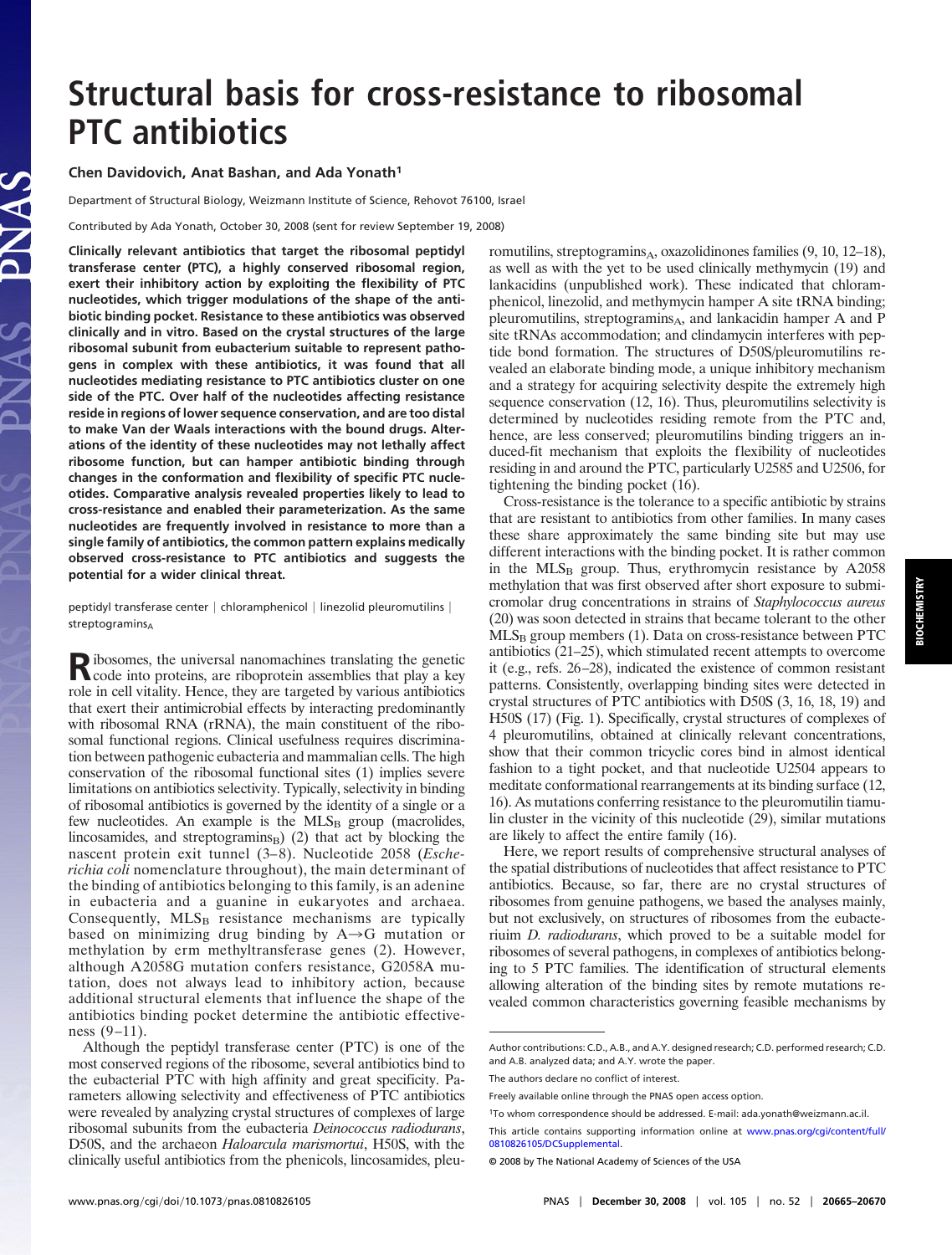

**Fig. 1.** The antibiotics binding pockets within the PTC. (*A*) 2D diagram of the 23S RNA at the vicinity of the PTC. Green arrows indicate nucleotides mediating resistance to PTC antibiotics. Arrow size is proportional to the number of different classes of antibiotics that are being affected. Relations between *E. coli* cell vitality and nucleotide alterations (30) are color coded. Absolutely essential nucleotide, which cannot be mutated are shown in red. Nucleotides that can be replaced by a single nucleotide are shown in orange. Nucleotides that can be replaced by 2 or 3 other nucleotides are shown in yellow. Nomenclature used as established (31). Specific sections of the 2D diagram have colors identical to the colors of their corresponding regions in the 3D structure shown in *B*. (*B*) The 3-dimensional positions of PTC antibiotics showing their overlapping positions. The antibiotics chloramphenicol, clindamycin, retapamulin, dalfopristin, and linezolid are shown in yellow, cyan, orange, magenta, and pink, respectively. A site tRNA 3' end and the derived P site tRNA (32, 33) are shown in transparent blue and green, respectively. The 23S rRNA is shown in red, yellow, and blue, as their corresponding sections in the 2D representation (*A*). 23S rRNA segments not shown in *A* are colored gray. The black arc in *A* is not shown in *B* because the latter is shown from the front wall direction.

which cross-resistance between compounds of diverse chemical nature could be acquired.

### **Results**

The spatial distribution of nucleotides associated with resistance to PTC antibiotics identified by various noncrystallographic methods [\[supporting information \(SI\) Table S1\]](http://www.pnas.org/cgi/data/0810826105/DCSupplemental/Supplemental_PDF#nameddest=ST1) mapped onto D50S crystal structure (Fig. 2 and [Fig. S1\)](http://www.pnas.org/cgi/data/0810826105/DCSupplemental/Supplemental_PDF#nameddest=SF1), indicates that almost all of the nucleotides mediating resistance are clustered in a distinct region, although the PTC surroundings offer various nucleotides for antibiotics binding, some of which can be mutated without losing cell vitality (30). This region is located farthest from the intersubunit interface and stretches into the entrance to the nascent protein exit tunnel (Fig. 2 and Fig.  $S1$ ). The only outlier is the highly flexible nucleotide A2062, which is located closer to the subunit interface and was detected in different orientations in complexes of various antibiotics, namely chloramphenicol  $(3)$ , streptogramin<sub>A</sub>  $(14)$ , lankacidin (unpublished work), and methymycin (19).

For describing the locations of the nucleotides mediating antibiotics resistance, the PTC was divided by an artificial plane into 2 regions: one contains components participating in resistance mutations, and the other consists of nucleotides that are not involved in resistance. This artificial plane is defined by 2 perpendicular imaginary axes, namely the imaginary 2-fold symmetry axis (32, 33) and the line connecting the bases of nucleotides G2553 and G2251 [\(Fig. S1\)](http://www.pnas.org/cgi/data/0810826105/DCSupplemental/Supplemental_PDF#nameddest=SF1); the 2 nucleotides that are located at the boundaries of the space consumed by the rotatory motion of the translocating A $tRNA$  3' end from the A to the P site, and are engaged in Watson–Crick pairing with both tRNAs [\(Fig. S1\)](http://www.pnas.org/cgi/data/0810826105/DCSupplemental/Supplemental_PDF#nameddest=SF1). Thus, the translocation of A site tRNA required for nascent chain elongation is performed by 2 correlated motions: sideways progression of most of the tRNA molecule together with the mRNA by 1 codon at the time, and a rotatory motion of the aminoacylated 3' end of the A site tRNA around the bond connecting it to the rest of the tRNA molecule. This bond coincides with the rotation axis of a pseudo-symmetrical region, comprising 180 and located in and around the PTC (32, 33) within the otherwise asymmetric ribosome. When viewing from the subunit interface, the PTC wall associated with PTC antibiotics resistance is located behind the site of peptide bond formation (called the PTC ''rear wall''). It is the main constituent of PTC region that navigates and guides the translocation of the A-tRNA  $3'$  end from the A to the P site, by creating extensive transient interactions of its backbone.

Fig. 3*A* shows that, for clinically relevant complexes, half of the nucleotides mediating resistance to PTC antibiotics are located at distances of 6–12 Å from the affected antibiotic. For instance, pleuromutilins resistance is acquired by mutations of remotely located nucleotides of the 23S RNA as well as of residues of r-protein L3 (12, 16, 29). Fig. 3*B* shows that approximately half of the nucleotides involved in resistance to PTC antibiotics affect 2 or more different families. In some cases resistance to drugs from up to 5 different antibiotics families are associated with same nucleotide [\(Table S1](http://www.pnas.org/cgi/data/0810826105/DCSupplemental/Supplemental_PDF#nameddest=ST1) and Fig. 3*B*). Similar results were obtained when resistance mutations observed for the archaeon *Halobacterium halobium* (34–36) were included (Fig. 3*B*).

Confining the resistance space to a single region in the PTC (Fig. 2 and [Fig. S1\)](http://www.pnas.org/cgi/data/0810826105/DCSupplemental/Supplemental_PDF#nameddest=SF1), regardless of the bacterial species and the used methodology indicates a functional distinction between the 2 sides of the PTC. Limiting the mutations to the PTC rear wall is consistent with the finding that the rear wall backbone, rather than its bases, plays a crucial functional role in guiding the translocation of A site  $tRNA$  3' end from A to P site during peptide bond formation (32, 33).

#### **Discussion**

**Resistance to PTC Antibiotics Is Frequently Acquired by Mutating Remote Nucleotides.** Because the PTC is highly conserved, the mechanisms for acquiring resistance are based on altering the conformation and the flexibility of nucleotides residing remotely. This trend is represented by Fig. 3*A*, which shows that approximately half of the nucleotides mediating antibiotic resistance reside at distances -6 Å from the affected bound drug. Because such distances are too long for direct interactions with the drugs, resistance mechanisms to PTC antibiotics appear to be assisted by additional nucleotides capable of forming remote interactions that, in turn, alter the conformation and the flexibility of the binding pocket surface.

Because altering the identity of PTC nucleotides in the immediate vicinity of the antibiotics is unfavorable, a common mechanism for acquiring resistance to PTC antibiotics is mediated by altering remote nucleotides (Fig. 3*A*). Indeed, proximity limitations would have severely limited the nucleotides pool, which in principle can be increased significantly (e.g., by approximately the power of 3) with respect to the distance between the altered nucleotide and the antibiotic binding site. However, because of the requirement to trigger progressive conformational rearrangements, there is an upper limit for the nucleotides that can be included in the pool. Therefore, nucleotides residing at relatively large distances  $($  $\approx$ 10Å) from the binding site are less likely to significantly alter its conformation. Hence, the advantage of increasing the pool of potential nucleotides by including nucleotides residing far from the binding site is compromised by their minute contribution to resistance, consistent with the existence of relatively fewer such cases. This effect can be somewhat compensated by altering more than a single nucleotide, as observed for pleuromutilins (29).

Resistance acquired by remote mutations has also been observed in other antibiotics families. For example, erythromycin resistance can result from mutations in r-proteins L4 and L22 (37, 38) which do not interact directly with the bound drug (3). However, because resistance to macrolides can be acquired by alterations of nucleotides that interact with the drug, such as A2058, it seems that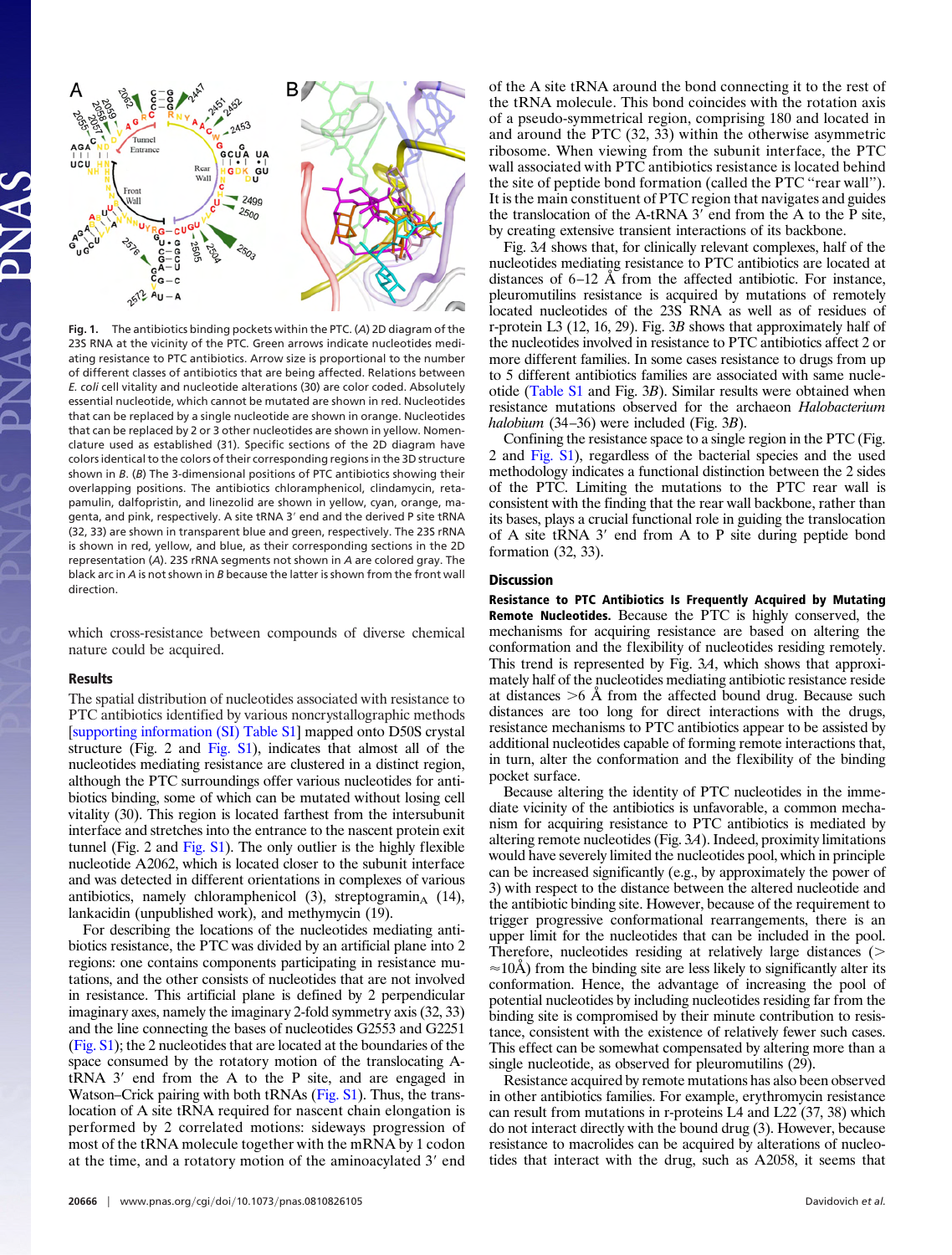

**Fig. 2.** Nucleotides shown to undergo mutations or methylations that confirm PTC antibiotic resistance or reduce susceptibility. Nucleotides are colored according to the number of affected classes (1, 2, 3, 4, and 5 classes are represented by gray, yellow, orange, red, and black, respectively). The pink surface shows the total volume occupied by the PTC antibiotics: clindamycin (lincosamides), dalfopristin (streptogramins<sub>A</sub>), retapamulin (pleuromutilins), chloramphenicol (phenicols), and linezolid (oxazolidinones). For orientation, the A site tRNA 3' end and the derived P site tRNA 3' end (32, 33) are shown in blue and green, respectively. Images were taken from the direction of the L7/12 stalk (*A* and *B*) and from the top of the cavity leading to the PTC (*C* and *D*). Nucleotides located in the vicinity of the PTC within a distance <8 Å from the corresponding antibiotic, and are not involved in known resistance determinants, are either shown as wheat-colored lines (*B* and *D*) or excluded (*A* and *C*).

remotely acquired resistance to macrolides is an alternative mechanism, contrary to resistance to PTC antibiotics that is typically mediated by remote interactions.

**U2504 at the Crossroad of Remote Mutations Networks That Hamper Binding of PTC Antibiotics.** U2504, which plays pivotal roles in resistance to PTC antibiotics, belongs to the binding pockets of phenicols (3), lincosamides (3, 13), pleuromutilins (12, 16) (Fig. 4 and S2a-r) and oxazolidinones (17, 18). Mutations of U2504 were shown to promote resistance to pleuromutilin in the veterinary pathogens *Brachyspira pilosicoli* and *Brachyspira hyodysenteriae* (29) and to linezolid in the archaeon *H. halobium* (36). However, because it resides close to the PTC center, in the first layer of the PTC nucleotides that define the binding pocket surface, its alteration is expected to cause serious problems or be impossible. Consequently, altering neighboring nucleotides that can remotely affect 2504 may circumvent its essentiality. A mechanism by which U2504 is being perturbed by mutations of proximal nucleotides was suggested for tiamulin resistance (29). This mechanism was later extended to be the general mechanism for resistance and selectivity of the pleuromutilin family, based on comparative crystallographic studies (16). Likewise, linezolid resistance was shown to be acquired by a mutation in nucleotide G2576 (G2576U) (23, 37, 39) that is located  $>6$  Å away from the bound drug (17), but can affect the conformation of nucleotide U2504.

Notably, in many cases, albeit not in all eubacteria, U2504 is a pseudouridine (40, 41). Nevertheless, regardless of being uridine or pseudouridine, in all known structures of eubacterial ribosomes, U2504 makes similar interactions with its neighboring nucleotides (e.g., 2447) (42–46). Interestingly, although this posttranslational modification is not necessary for smooth function of eubacterial ribosomes, it was linked to resistance to PTC antibiotics, because *E. coli* strains deficient of it are more susceptible to tiamulin, clindamycin, and linezolid (47). The elevated susceptibility by the loss of posttranscriptional modification can be attributed, in part, to the centrality of this nucleotide in the binding pocket of PTC antibiotics. The same rationale, namely, the centrality of nucleotide U2504, explains why the key role played by this nucleotide in PTC resistance mechanism is independent of the presence or absence of the additional potential interactions that may exist in pseudouridine compared with unmodified nucleotide.

**Second Layer Nucleotides.** The conformation and flexibility of nucleotide 2504 is dictated by 5 nt residing within the second layer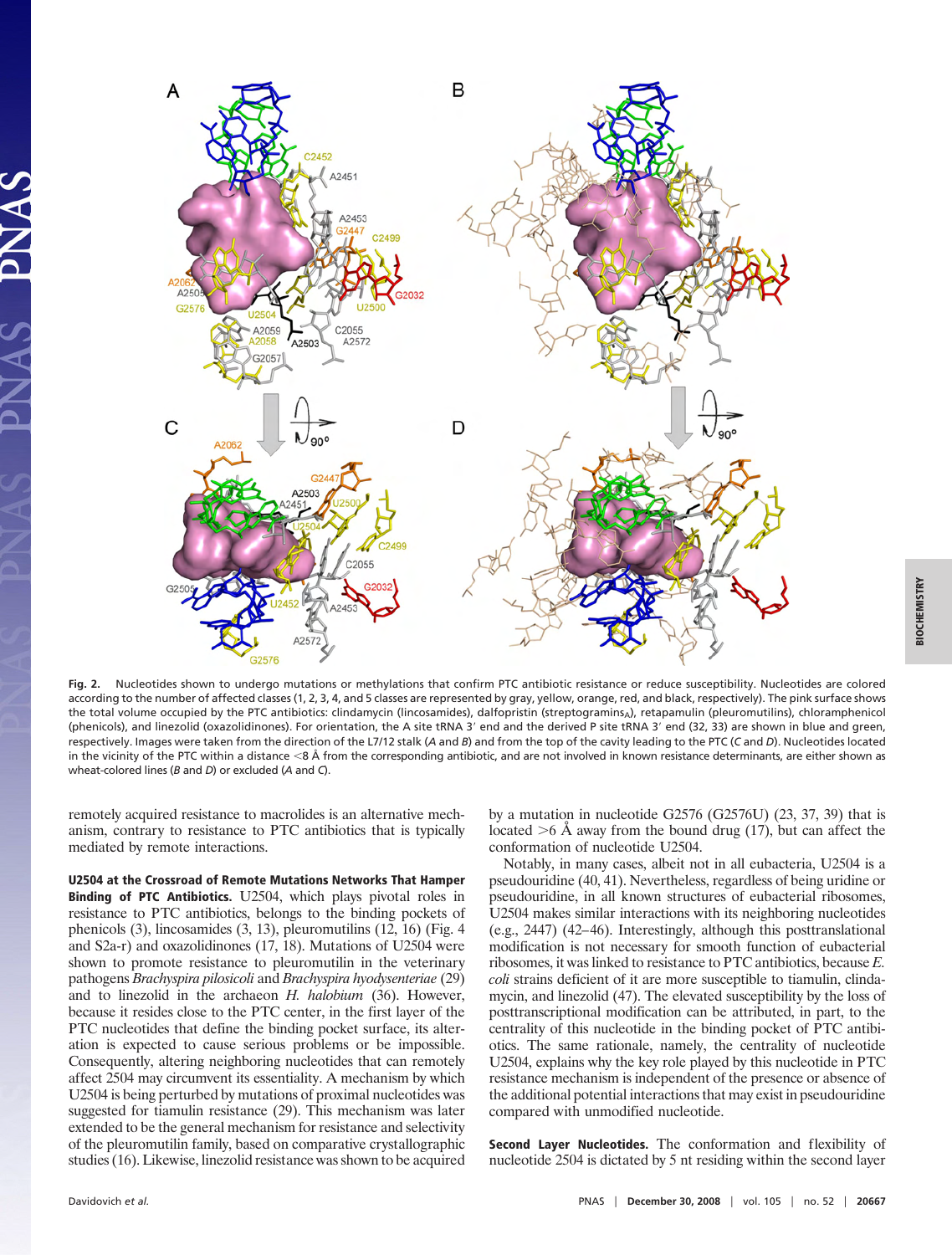

**Fig. 3.** Overlaps of resistance determinants and distances between antibiotics binding sites and nucleotides mediating resistance. (*A*) Boxplot representation of nucleotide-antibiotic distances determined for D50S and H50S complexes. Dotted lines show medians; the upper and lower horizontal lines of the boxes stand for upper and lower quartiles (namely cutoffs for 25% and 75% of the data). Top and bottom external horizontal lines show the maximal and minimal values. (*B*) Resistant mutations or methylations observed in bacterial strains including (black bars) or excluding (gray bars) archaea (34 – 36). *x* axis indicates the number of different classes of antibiotics that are being affected. *y* axis stands for the number of nucleotides characterized for this observation.

from the PTC wall, namely U2500, A2453, C2055, A2572 and G2447. The base pair U2500:A2453 forms a planar barrier that prevents U2504 from tilting away from the PTC (42, 44) (Fig. 4*B* and [Fig. S2](http://www.pnas.org/cgi/data/0810826105/DCSupplemental/Supplemental_PDF#nameddest=SF2)*b*). Thus, disruption of this pairing should release this planar barrier and enable U2504 to flip away from the PTC, in accord with the appearance of resistance to linezolid in clinical *S. aureus*isolates carrying a mutation U2500A (48) and in *H. halobium* strains carrying either of the induced mutations U2500C, A2453G,



**Fig. 4.** Remote mutations that affect the conformation and/or the flexibility of U2504 by a network of interactions. (*A*) PTC antibiotics chloramphenicol (yellow), clindamycin (cyan), retapamulin (orange), dalfopristin (magenta) and linezolid (pink) bind in close proximity to U2504 (red). (*B–G*) Shown are selected interactions within the networks around U2504. rRNA is gray, pink, or orange for D50S, H50S, or T70S, respectively. Wherever drawn, U2504 of D50S is red. Images of D50S, T70S, and H50S were generated from their coordinates (PDB ID codes 1NKW, 2J01, and 1S72, respectively).

**<sup>20668</sup>** www.pnas.org-cgi-doi-10.1073-pnas.0810826105 Davidovich *et al.*

or A2453C (36), all of which are predicted to destabilize the U2500:A2453 base pair.

G2447 is an additional nucleotide residing in the second layer that forms close contacts ( $\approx$ 3Å) with U2504 (Fig. 4 *C* and *D* and [Fig. S2](http://www.pnas.org/cgi/data/0810826105/DCSupplemental/Supplemental_PDF#nameddest=SF2) *c*–*h*). In D50S its interactions with U2504 involve a hydrogen bond between O4 carbonyl of the uracil base of U2504 and N3 of G2447 (Fig. 4*C* and [Fig. S2](http://www.pnas.org/cgi/data/0810826105/DCSupplemental/Supplemental_PDF#nameddest=SF2)*e*). In the structures of *Thermus thermophilus* ribosomes (T70S) (44, 46) (Fig. 4*C* and [Fig. S1](http://www.pnas.org/cgi/data/0810826105/DCSupplemental/Supplemental_PDF#nameddest=SF1)*e*) and of *E. coli* (E70S) (45) O4 of U2504 faces the carbonyl O6 of G2447 base. In all structures G2447 stacks to U2500 (Fig. 4*D* and [Fig. S2](http://www.pnas.org/cgi/data/0810826105/DCSupplemental/Supplemental_PDF#nameddest=SF2)*f*) and thus restrains its conformation and indirectly facilitates further stabilization of U2504 by U2500. Hence, it is not surprising that although G2447 does not interact with any PTC antibiotics, its mutation G2447U [\(Fig. S2](http://www.pnas.org/cgi/data/0810826105/DCSupplemental/Supplemental_PDF#nameddest=SF2)*h*) confers resistance to linezolid in *E. coli* (49) and *Mycobacterium smegmatis* (50), as well as to tiamulin in *E. coli* (23) and *B. hyodysenteriae* (29). Furthermore, *E. coli* and *Bacillus stearothermophilus* ribosomes carrying the mutation G2447A (Fig. S<sub>2g</sub>) are not impaired by chloramphenicol in peptide bond formation in vitro (51), as positions 1 and 6 in this purine undergo a polar inversion in which both H bond donors become acceptors and vice versa. The conversion from purine to pyrimidine, followed the mutation G2447U, should result in exclusion of all interactions between these 2 nt [\(Fig. S2](http://www.pnas.org/cgi/data/0810826105/DCSupplemental/Supplemental_PDF#nameddest=SF2)*h*), as well as lose the stacking interaction with U2500.

Whereas U2500, A2453, and G2447 limit potential motions of U2504 base, both C2055 and A2572, located  $\approx$ 3 Å away from it, block its ribose sugar from shifting away from the PTC [\(Fig. S2](http://www.pnas.org/cgi/data/0810826105/DCSupplemental/Supplemental_PDF#nameddest=SF2) *i* and *[j](http://www.pnas.org/cgi/data/0810826105/DCSupplemental/Supplemental_PDF#nameddest=SF2)*). The involvement of C2055 and A2572 in restraining U2504 conformation and flexibility is further supported by the tiamulinresistant isolate of *B. hyodysenteriae* that carries both the mutations A2572U and C2055A (29) [\(Fig. S2](http://www.pnas.org/cgi/data/0810826105/DCSupplemental/Supplemental_PDF#nameddest=SF2)*j*), although they are located 6–8 Å away from the bound drug. The purine to pyrimidine conversion after A2572U mutation releases the sterical hindrance of U2504 ribose sugar. In contrast, pyrimidine to purine conversion caused by the mutation C2055A can provide stacking interface that stabilizes U2504 in an altered conformation, with its base tilted away from the PTC, as observed for H50S (43), where nucleotide 2055 is an adenine. Thus, the different environments of U2504 in the eubacteria D50S and the archaea H50S, which is closer to eukaryotes in this aspect, explain the selectivity of pleuromutilins (16).

**Third Layer Nucleotides.** Alteration in the PTC surface can be performed also by third layer nucleotides. Among them nucleotide 2032, a highly conserved guanine in bacteria (>94%), is involved in resistance to PTC antibiotics of 4 different families although it reside 6–8Å from each of the bound drugs. Thus, the mutation G2032A (Fig. 4 *E*–*G* and [Fig. S2](http://www.pnas.org/cgi/data/0810826105/DCSupplemental/Supplemental_PDF#nameddest=SF2) *n*–*r*) confers resistance to the antibiotics chloramphenicol, clindamycin (52), and linezolid (49) in *E. coli* but not in *T. thermophilus* (53). The same mutation in *B. hyodysenteriae*, together with L3 r-protein mutation Asn148Ser, confers resistance to tiamulin (29). In addition, elevated minimum inhibitory concentrations (MICs) of linezolid were observed for *E. coli* strains carrying the mutations G2032U and G2032C (49).

The base of G2032 in T70S is tilted by 90° with respect to the corresponding nucleotide in D50S (Fig. 4*G* and [Fig. S2](http://www.pnas.org/cgi/data/0810826105/DCSupplemental/Supplemental_PDF#nameddest=SF2)*m*), indicating its flexibility. In T70S carbonyl O6 of G2032 forms a hydrogen bond with O2' hydroxyl of nucleotide A2453 and its secondary amine N1 forms a hydrogen bond with O4' of A2572 (Fig.  $S2n$ ). G2032A mutation should lead to hydrogen bond acceptor imine at position N1 of adenine instead of the donor amine at position N1 of guanine. Additionally, the acceptor O6 carbonyl will be replaced by a primary amine that can act as a donor [\(Fig.](http://www.pnas.org/cgi/data/0810826105/DCSupplemental/Supplemental_PDF#nameddest=SF2) [S2](http://www.pnas.org/cgi/data/0810826105/DCSupplemental/Supplemental_PDF#nameddest=SF2)*o*). These 2 polar inversions are likely to result in local repulsions that will force nucleotides A2453 and A2572 to adopt a slightly altered U2504 conformation. In D50S the secondary amine N1 of G2032 is located within a short distance ( $\approx$ 2.5Å) from the pyrimidine ring carbonyl oxygen of the proximal C2055 [\(Fig. S2](http://www.pnas.org/cgi/data/0810826105/DCSupplemental/Supplemental_PDF#nameddest=SF2)*p*). Hence, in the G2032A mutant the secondary amine hydrogen in position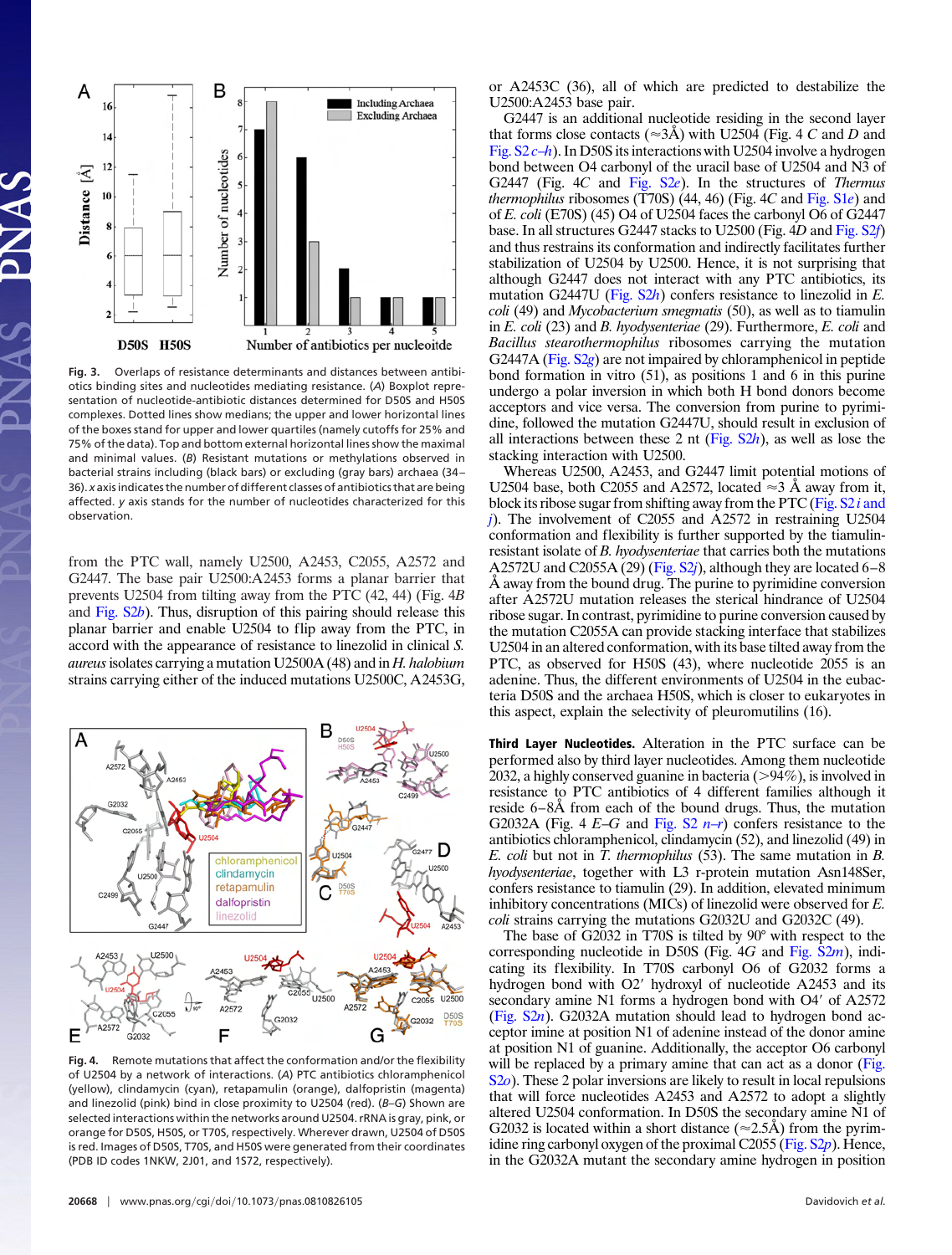1 of the guanine base is replaced by the imine lone pair of electrons located at the same position in adenine [\(Fig. S2](http://www.pnas.org/cgi/data/0810826105/DCSupplemental/Supplemental_PDF#nameddest=SF2)*q*). This substitution can result in repulsion between the imine nitrogen of the mutated A2032 and the carbonyl oxygen of C2055 pyrimidine ring. These interactions are likely to indirectly perturb the conformation and flexibility of the proximal U2504.

C2499, a 100% conserved nucleotide in eubacteria, is also located in the third layer. Assuming that the conformation of 2032 in *B. hyodysenteriae* resembles its conformation in D50S, the C2499A mutation should stabilize the mutated nucleotide A2032 (originally guanine) by a favorable polar attraction between the primary amine at position 6 of A2032 and the imine nitrogen of the nearby mutated A2499 (originally cytosine) [\(Fig. S2](http://www.pnas.org/cgi/data/0810826105/DCSupplemental/Supplemental_PDF#nameddest=SF2)r). The need for mutation in 2499 for the stabilization of 2032 in a conformation capable of pushing 2055 toward the PTC is further supported by the difference in the conformations of 2032 in T70S and D50S (Fig. 4*G* and [Fig.](http://www.pnas.org/cgi/data/0810826105/DCSupplemental/Supplemental_PDF#nameddest=SF2) S<sub>2</sub>*m*). It suggests that the unfavorable interactions with 2055, caused by the mutation G2032A without the compensating mutation C2499A, may stabilize 2032 in the T70S conformation. Therefore, the role of 2499 in resistance involves stabilizing the mutated 2032 in a conformation enabling repulsion of 2055, which ought to push 2504 toward the PTC and restrain its flexibility. Mutations in 2032 were observed in eubacteria, together with mutations of 2504 or 2499, as well as mutation in L3 Asn148Ser (29). Whereas  $G2032A+U2504G$  double mutation should lead to resistance, mainly because of U2504G mutation,  $G2032A+C2499A$  should stimulate the mechanism proposed above (29). The contribution of G2032A and C2499A double mutation for drug resistance in the later case is further supported by the reduced MIC of an identical bacterial strain that carries the same mutation in L3 protein but not the G2032A/C2499A double mutation (29). The single example for mutation in 2032 causing linezolid resistance without the involvement of 2499 also fits with the general trait of resistance mediated by remote nucleotides.

The strategic position of U2504 at the A site and the cleft formed between it and the PTC rear wall serve as a hot spot for antibiotic binding (Fig. 4*A* and [Fig. S2](http://www.pnas.org/cgi/data/0810826105/DCSupplemental/Supplemental_PDF#nameddest=SF2)*a*), but is less suitable to mediate resistance owing to its high conservation. However, U2504 possesses a significant level of flexibility, which seems to be used for acquiring pleuromutilin selectivity via remote interactions with less conserved components (16). The similarities in the binding modes of all PTC antibiotics suggest that this mechanism can be extended to contribute to the selectivity of all 5 classes of clinically useful PTC antibiotics, in accord with the findings showing that the conformation of nucleotide 2504 affects the binding and resistance of PTC antibiotics even when the drugs are not in direct contact with it. Further support for this suggestion is the finding that 2504 acquires bacterial-like conformation in H50S when binding linezolid, despite the huge differences (3 orders of magnitude) in drug concentrations required for obtaining crystallographically suitable complexes of H50S (17) compared with D50S (18).

An additional nucleotide that can affect U2504 is its covalently attached neighbor  $A2503$  (m<sup>2</sup>A in *E. coli*) (54), which is prone to methylation in eubacterial strains caring the resistance Cfr gene (21, 22, 25). Supporting the suggestion that A2503 induces resistance indirectly is the finding that although chloramphenicol does not interact with A2503, alterations of A2503 lead to resistance probably through altered conformations of U2504 and G2061, in line with the finding that nucleotides that shape the antibiotics binding pockets determine the usefulness of bound antibiotics (9–11).

Although most of the resistance mechanisms mediated by indirect contacts seem to hinge on U2504, in a few cases PTC antibiotics are hindered remotely by other nucleotides. Among these are the mutation G2576U that was suggested to hamper linezolid binding indirectly by nucleotides U2505 and U2506 (17, 23) in addition to U2504, as well as the resistance to the streptogramin<sub>A</sub> virginiamycin  $M<sub>1</sub>$  in the archaeon *H. halobium* by mutation in nucleotide A2059 (34). An open issue is the case of chloramphenicol, for which resistance by nucleotides 2057, 2058, and 2062, located at the exit tunnel, was reported (35, 52, 55) similar to chloramphenicol location in the ribosome of archaeon *H. marismortui* (13) that possesses sequence-resembling ribosomes from eukaryote, contrary to chloramphenicol binding site in the PTC of the pathogen model *D. radiodurans* (3).

**Resistance to Various PTC Antibiotics Mediated by the Same Nucleotides.** The involvement of the same nucleotides in resistance to several antibiotic families of different chemical natures [\(Table S1,](http://www.pnas.org/cgi/data/0810826105/DCSupplemental/Supplemental_PDF#nameddest=ST1) Figs. 1, 2, and 3*B*, and [Fig. S1\)](http://www.pnas.org/cgi/data/0810826105/DCSupplemental/Supplemental_PDF#nameddest=SF1) occurs presumably because of the overlapping binding sites of these drugs. Because only a limited pool of nucleotides belonging to the PTC rear wall and the tunnel entrance is used for acquiring resistance, the probability of inducing resistance to more than a single antibiotic family by altering a given nucleotide is fairly high. This effect is further enhanced by the potential flexibility and the central location of U2504, which amplifies its possible involvement in resistance to various PTC antibiotics by indirect perturbation of its conformation and flexibility.

Resistance and/or reduced susceptibility to different antibiotics include (*i*) *E. coli* carrying the mutation C2032A that confers resistance to chloramphenicol and clindamycin (52); (*ii*) G2057A in other *E. coli* strains that causes resistance to chloramphenicol and erythromycin (55); (*iii*) A2058G and A2058U in *E. coli* acquiring reduced susceptibility to chloramphenicol and resistance to clindamycin and erythromycin (52); (*iv*) A2062C that appears together with the mutation Ser20Asn in L4 r-protein confirmed resistance to both streptogramins and macrolides in an isolate of *S. pneumoniae* (35).

Cross-resistance in the PTC was observed for linezolid and tiamulin in *S. aureus* following the mutation G2576U in all copies of 23S genes (23). An example for potential clinical threat of cross-resistance in the PTC is the multidrug resistance phenotype mediated by the *cfr* rRNA methyltransferase. This gene encodes a methyltransferase that modifies the PTC nucleotide A2503, and is responsible for resistance to phenicols, lincosamides, oxazolidinones, pleuromutilins, and streptogramin<sub>A</sub> antibiotics, namely the PhLOPSA group (21, 22). Remarkably, a clinical isolate of *S. aureus* was shown to carry this gene together with the *ermB* gene on the same chromosome (25) and in the same operon (24). The expression of this operon, designated *mlr* for modification of large ribosomal subunit, resulted in a strain resistant to all clinically relevant antibiotics that target the large ribosomal subunit.

To conclude, cross-resistance is of great importance in light of the increasing use of diverse antibiotics families hitting the same, or a similar, target. Structural studies on resistance mechanisms to various clinically useful families of PTC antibiotics revealed that all share overlapping positions in the vicinity of the PTC rear wall and nucleotide U2504. Common traits of resistance to several antibiotic families showed that almost all of the 23S nucleotides mediating resistance cluster within a defined small region of the PTC confined by its rear wall. Furthermore, approximately half of the nucleotides implicated in PTC antibiotic resistance are not directly interacting with the bound drugs, but reshape the binding pocket indirectly via networks of remote interactions, most of which through the flexible nucleotide U2504.

The significant number of nucleotides associated with multiple resistance phenotypes for PTC antibiotics indicates a linkage between structure, function, and resistance to several antibiotics, some with immense clinical value. Hence, the common traits of resistance revealed by this study may be useful in the design of preferred chemical moieties. Thus, it is likely that rather than being confined to the PTC rear wall, designing new PTC antibiotics with capabilities to dock to additional PTC components provides a feasible strategy for decreasing the probability for cross-resistance between PTC antibiotics.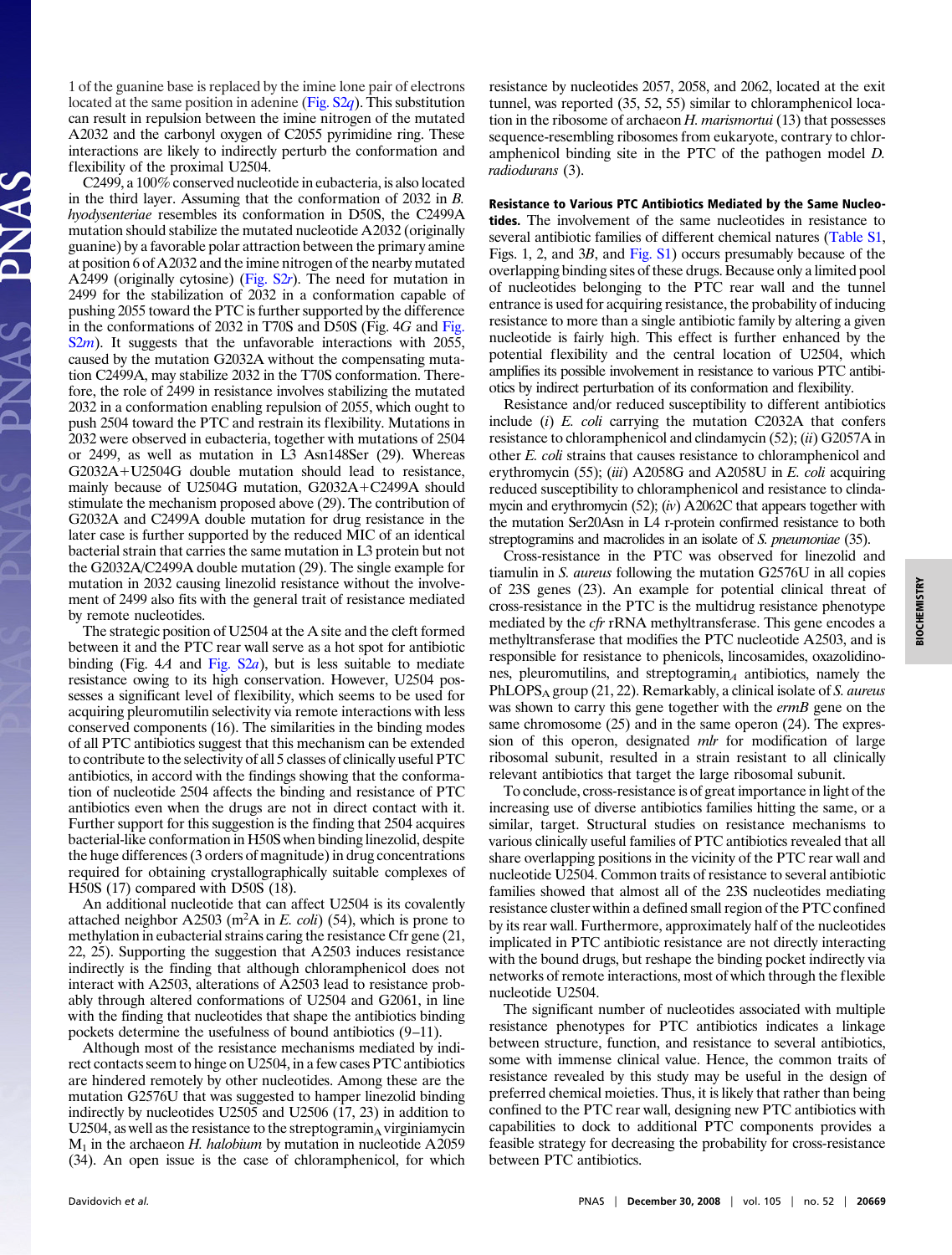### **Materials and Methods**

JAS

To perform general structural and statistical analysis, we used a database holding information on the nucleotides involved in resistance or reduced susceptibility to PTC antibiotics [\(Table S1\)](http://www.pnas.org/cgi/data/0810826105/DCSupplemental/Supplemental_PDF#nameddest=ST1). Because not every nucleotide associated with resistance to >1 family of antibiotics indicates cross-resistance, the analysis was based on a large database containing information from various resistance strains obtained in several different laboratories by diverse methods. This database includes information for each nucleotide, the antibiotics families affected by it, and the distance between it and the most proximal atoms of the bound antibiotic (excluding hydrogens). Structural analysis was based on crystal structures of complexes of D50S with antibiotics, including the phenicol chloramphenicol, the lincosamide clindamycin, the streptogramin<sub>A</sub> dalfopristin, the pleuromutilin tiamulin, and the oxazolidinone linezolid. Crystal structures of D50S with other pleuromutilins, methymycin, and lankacidin were not included as currently no resistance data are available for them. Biochemical data on antibiotics resistance in the archaeon *H. halobium*, and crystallographic data obtained for complexes

- 1. Bashan A, Yonath A (2008) Correlating ribosome function with high-resolution structures. *Trends Microbiol* 9:326 –335.
- 2. Weisblum B (1995) Erythromycin resistance by ribosome modification. *Antimicrob Agents Chemother* 39:577–585.
- 3. Schleunzen F, *et al.* (2001) Structural basis for the interaction of antibiotics with the peptidyl transferase centre in eubacteria. *Nature* 413:814 –821.
- 4. Tu D, Blaha G, Moore PB, Steitz TA (2005) Structures of MLSBK antibiotics bound to mutated large ribosomal subunits provide a structural explanation for resistance. *Cell* 121:257–270.
- 5. Berisio R, *et al.* (2003) Structural insight into the antibiotic action of telithromycin against resistant mutants. *J Bacteriol* 185:4276 –4279.
- 6. Berisio R, *et al.* (2003) Structural insight into the role of the ribosomal tunnel in cellular regulation. *Nat Struct Biol* 10:366 –370.
- 7. Schluenzen F, *et al.* (2003) Structural basis for the antibiotic activity of ketolides and azalides. *Structure (Camb)* 11:329 –338. 8. Pyetan E, Baram D, Auerbach-Nevo T, Yonath A (2007) Chemical parameters influencing
- fine-tuning in the binding of macrolide antibiotics to the ribosomal tunnel. *Pure Appl Chem* 79:955–968.
- 9. Yonath A, Bashan A (2004) Ribosomal crystallography: Initiation, peptide bond formation, and amino acid polymerization are hampered by antibiotics. *Annu Rev Microbiol* 58:233– 251.
- 10. Yonath A (2005) Antibiotics targeting ribosomes: Resistance, selectivity, synergism, and cellular regulation. *Annu Rev Biochem* 74:649 –679.
- Bommakanti AS, Lindahl L, Zengel JM (2008) Mutation from guanine to adenine in 25S rRNA at the position equivalent to *E. coli* A2058 does not confer erythromycin sensitivity in *Sacchromyces cerevisae. RNA* 14:460 –464.
- Schleunzen F, Pyetan E, Fucini P, Yonath A, Harms JM (2004) Inhibition of peptide bond formation by pleuromutilins: The structure of the 50S ribosomal subunit from Deinococcus radiodurans in complex with tiamulin. *Mol Microbiol* 54:1287–1294.
- Hansen JL, Moore PB, Steitz TA (2003) Structures of five antibiotics bound at the peptidyl transferase center of the large ribosomal subunit. *J Mol Biol* 330:1061–1075.
- 14. Harms JM, Schleunzen F, Fucini P, Bartels H, Yonath A (2004) Alterations at the peptidyl transferase centre of the ribosome induced by the synergistic action of the streptogramins dalfopristin and quinupristin. *BMC Biol* 2:4.
- 15. Auerbach T, Bashan A, Yonath A (2004) Ribosomal antibiotics: Structural basis for resis-tance, synergism and selectivity. *Trends Biotechnol* 22:570 –576.
- 16. Davidovich C, *et al*. (2007) Induced-fit tightens pleuromutilins binding to ribosomes and remote interactions enable their selectivity. *Proc Natl Acad Sci USA* 104:4291–4296. 17. Ippolito JA, *et al.* (2008) Crystal structure of the oxazolidinone antibiotic linezolid bound
- the 50S ribosomal subunit. *J Med Chem* 51:3353-3356.
- 18. Wilson DN, *et al.* (2008) The oxazolidinone antibiotics perturb the ribosomal peptidyl-transferase center and effect tRNA positioning. *Proc Natl Acad Sci USA* 105:13339 –13344. 19. Auerbach T, *et al.*(2008) Structural basis for the antibacterial activity of the 12-membered-
- ring mono-sugar macrolide methymycin. *Biotechnologia*, in press. 20. Lai CJ, Weisblum B (1971) Altered methylation of ribosomal RNA in an erythromycin-
- resistant strain of *Staphylococcus aureus*. *Proc Natl Acad Sci USA* 68:856 –860.
- 21. Kehrenberg C, Schwarz S, Jacobsen L, Hansen LH, Vester B (2005) A new mechanism for chloramphenicol, florfenicol and clindamycin resistance: Methylation of 23S ribosomal RNA at A2503. *Mol Microbiol* 57:1064 –1073.
- 22. Long KS, Poehlsgaard J, Kehrenberg C, Schwarz S, Vester B (2006) The Cfr rRNA methyltransferase confers resistance to phenicols, lincosamides, oxazolidinones, pleuromutilins, and streptogramin A antibiotics. *Antimicrob Agents Chemother* 50:2500 –2505.
- 23. MillerK, Dunsmore CJ, Fishwick CW, ChopraI (2008) Linezolid and tiamulin cross-resistance in Staphylococcus aureus mediated by point mutations in the peptidyl transferase center. *Antimicrob Agents Chemother* 52:1737–1742.
- 24. Smith LK, Mankin AS (2008). Transcriptional and translational control of the mlr operon which confers resistance to seven classes of protein synthesisinhibitors.*Antimicrob Agents Chemother* 52:1703–1712.
- 25. Toh SM, *et al.* (2007) Acquisition of a natural resistance gene renders a clinical strain of methicillin-resistant Staphylococcus aureus resistant to the synthetic antibiotic linezolid. *Mol Microbiol* 64:1506 –1514.
- 26. Skripkin E, *et al.* (2008) R{chi}-01: A new family of oxazolidinones that overcomes ribosomal-based linezolid resistance. *Antimicrob Agents Chemother* 28:28.
- 27. Lolk L, *et al.* (2008) A click chemistry approach to pleuromutilin conjugates with nucleosides or acyclic nucleoside derivatives and their binding to the bacterial ribosome. *J Med Chem* 51:4957–4967.
- 28. Springer DM, *et al.* (2006) Cyclopentanone ring-cleaved pleuromutilin derivatives. *Eur J Med Chem* 42:109 –113.
- 29. Pringle M, Poehlsgaard J, Vester B, Long KS (2004) Mutations in ribosomal protein L3 and 23S ribosomal RNA at the peptidyl transferase centre are associated with reduced suscep-tibility to tiamulin in Brachyspira spp. isolates. *Mol Microbiol* 54:1295–1306.

of PTC antibiotics with the large ribosomal subunit from the archaeon *H. marismortui* that may resemble eukaryotes, were also included. Because all known pathogens are eubacteria, distances and data analyses were performed separately for eubacteria and for archaea. To enable excluding or including resistance determinants revealed solely for archaea information about the source was included. Calculations and database analysis were performed by MATLAB (Math-Works). *In silico* mutagenesis and structural analysis were performed by coot (56) and PyMol (57). PyMol was also used for image rendering. PDB ID codes are shown when relevant.

**ACKNOWLEDGMENTS.** We thank all members of the ribosome group at the Weizmann Institute. Crystallographic data were collected at the Advanced Photon Source (Argonne, IL) and the European Synchrotron Radiation Facility (Grenoble, France). This work was supported by National Institutes of Health Grant GM34360 and by the Kimmelman Center for Macromolecular Assemblies. C.D. was supported by the Adams Fellowship Program of the Israel Academy of Sciences and Humanities and A.Y. holds the Martin and Helen Kimmel Professorial Chair.

- 30. Sato NS, Hirabayashi N, Agmon I, Yonath A, Suzuki T (2006) Comprehensive genetic selection revealed essential bases in the peptidyl-transferase center. *Proc Natl Acad Sci USA* 103:15386 –15391.
- 31. Cornish-Bowden A (1985) Nomenclature for incompletely specified bases in nucleic acid sequences: Recommendations. *Nucleic Acids Res*. 13:3021–3030.
- 32. Bashan A, *et al.* (2003) Structural basis of the ribosomal machinery for peptide bond formation, translocation, and nascent chain progression. *Mol Cell* 11:91–102.
- 33. Agmon I, Bashan A, Zarivach R, Yonath A (2005) Symmetry at the active site of the ribosome: Structural and functional implications. *Biol Chem* 386:833–844. 34. Porse BT, Garrett RA (1999) Sites of interaction of streptogramin A and B antibiotics in the
- peptidyl transferase loop of 23 S rRNA and the synergism of their inhibitory mechanisms. *J Mol Biol* 286:375–387.
- 35. Mankin AS, Garrett RA (1991) Chloramphenicol resistance mutations in the single 23S rRNA gene of the archaeon H. halobium. *J Bacteriol* 173:3559 –3563.
- 36. Kloss P, Xiong L, Shinabarger DL, Mankin AS (1999) Resistance mutations in 23 S rRNA identify the site of action of the protein synthesis inhibitor linezolid in the ribosomal peptidyl transferase center. *J Mol Biol* 294:93–101. 37. Gregory ST, Dahlberg AE (1999) Erythromycin resistance mutations in ribosomal proteins
- L22 and L4 perturb the higher order structure of 23 S ribosomal RNA. *J Mol Biol* 289:827– 834.
- 38. Zaman S, Fitzpatrick M, Lindahl L, Zengel J (2007) Novel mutations in ribosomal proteins L4 and L22 that confer erythromycin resistance in Escherichia coli. *Mol Microbiol* 66:1039 – 1050.
- 39. Prystowsky J, *et al.* (2001) Resistance to linezolid: Characterization of mutations in rRNA and comparison of their occurrences in vancomycin-resistant enterococci. *Antimicrob Agents Chemother* 45(7):2154 –2156.
- 40. Del CampoM, *et al.*(2005) Number, position, and significance of the pseudouridines in the large subunit ribosomal RNA of Haloarcula marismortui and Deinococcus radiodura *RNA* 11:210 –219.
- 41. Bakin A, Ofengand J (1993) Four newlylocated pseudouridylate residuesin Escherichia coli 23S ribosomal RNA are all at the peptidyltransferase center: Analysis by the application of a new sequencing technique. *Biochemistry* 32:9754 –9762.
- 42. Harms J, *et al.* (2001) High resolution structure of the large ribosomal subunit from a mesophilic eubacterium. *Cell* 107:679 –688.
- 43. Ban N, Nissen P, Hansen J, Moore PB, Steitz TA (2000) The complete atomic structure of the large ribosomal subunit at 2.4 A resolution. *Science* 289:905–920.
- 44. Selmer M, *et al*. (2006) Structure of the 70S ribosome complexed with mRNA and tRNA. *Science* 313:1935–1942.
- 45. Schuwirth BS, *et al.* (2005) Structures of the bacterial ribosome at 3.5 A resolution. *Science* 310:827–834.
- 46. Korostelev A, Trakhanov S, Laurberg M, Noller HF (2006) Crystal structure of a 70S ribosome-tRNA complex reveals functional interactions and rearrangements. *Cell* 126:1065–1077.
- 47. Toh SM, Mankin AS (2008) An indigenous posttranscriptional modification in the ribosomal peptidyl transferase center confers resistance to an array of protein synthesis inhibitors. *J Mol Biol* 380:593–597.
- 48. Meka VG, *et al.* (2004). Linezolid resistance in sequential Staphylococcus aureus isolates associated with a T2500A mutation in the 23SrRNA gene and loss of a single copy of rRNA. *J Infect Dis* 190:311–317.
- 49. Xiong L, Kloss P, Douthwaite S, Andersen NM, Swaney S, Shinabarger DL, Mankin AS (2000) Oxazolidinone resistance mutations in 23S rRNA of Escherichia coli reveal the central region of domain V as the primary site of drug action. *J Bacteriol* 182:5325–5331.
- 50. Sander P, *et al.*(2002) Ribosomal and non-ribosomal resistance to oxazolidinones: Speciesspecific idiosyncrasy of ribosomal alterations. *Mol Microbiol* 46:1295–1304.
- 51. Thompson J, *et al*. (2001) Analysis of mutations at residues A2451 and G2447 or 23S rRNA in the peptidyltransferase active site of the 50S ribosomal subunit. *Proc Natl Acad Sci USA* 98:9002–9007.
- 52. Douthwaite S (1992) Functional interactions within 23S rRNA involving the peptidyltransferase center. *J Bacteriol* 174:1333–1338.
- 53. Gregory ST, *et al.* (2005) Mutational analysis of 16S and 23S rRNA genes of *Thermus thermophilus. J Bacteriol* 187:4804 –4812.
- 54. Kowalak JA, Bruenger E, McCloskey JA (1995) Posttranscriptional modification of the central loop of domain V in Escherichia coli 23 S ribosomal RNA. *J Biol Chem* 270:17758 17764.
- 55. Ettayebi M, Prasad SM, Morgan EA (1985) Chloramphenicol-erythromycin resistance mutations in a 23S rRNA gene of Escherichia coli. *J. Bacteriol* 162:551–557.
- 56. Emsley P, and Cowtan K (2004) Coot: Model-building tools for molecular graphics. *Acta Crystallogr D* 60:2126 –2132.
- 57. DeLano WL (2002) The PyMOL Molecular Graphics System (San Carlos, CA).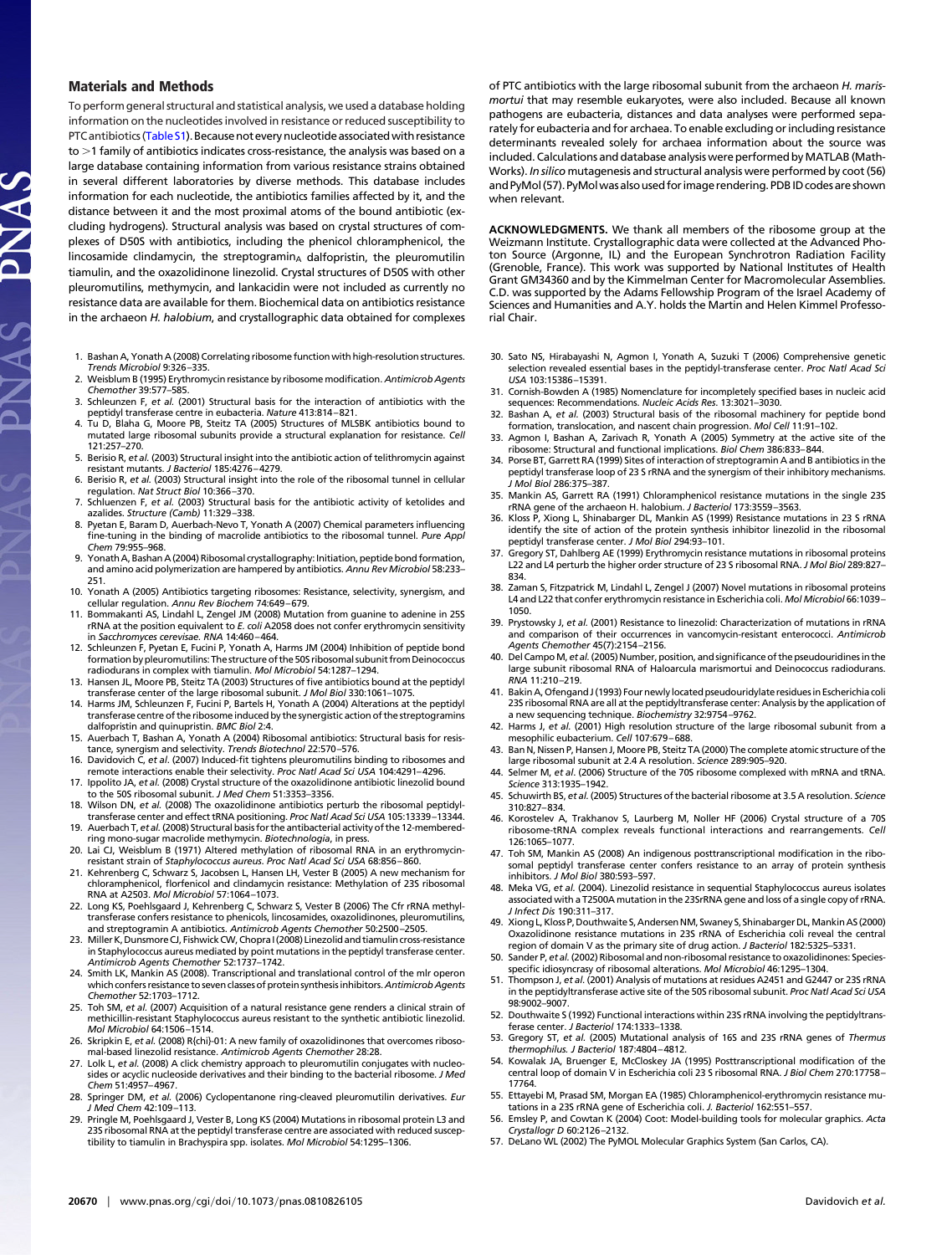# **Supporting Information**

## **Davidovich** *et al.* **10.1073/pnas.0810826105**

**SI Text**

S AL

- 1. Douthwaite S (1992) Functional interactions within 23S rRNA involving the peptidyltransferase center. *J Bacteriol* 174:1333–1338.
- 2. Pringle M, Poehlsgaard J, Vester B, Long KS (2004) Mutations in ribosomal protein L3 and 23S ribosomal RNA at the peptidyl transferase centre are associated with reduced susceptibility to tiamulin in Brachyspira spp. isolates. *Mol Microbiol* 54:1295–1306.
- 3. Xiong L, *et al*. (2000) Oxazolidinone resistance mutations in 23S rRNA of Escherichia coli reveal the central region of domain V as the primary site of drug action. *J Bacteriol* 182:5325–5331.
- 4. Ettayebi M, Prasad SM, Morgan EA (1985) Chloramphenicol-erythromycin resistance mutations in a 23S rRNA gene of Escherichia coli. *J Bacteriol* 162:551–557.
- 5. Porse BT, Garrett RA (1999) Sites of interaction of streptogramin A and B antibiotics in the peptidyl transferase loop of 23 S rRNA and the synergism of their inhibitory mechanisms. *J Mol Biol* 286:375–387.
- 6. Mankin AS, Garrett RA (1991) Chloramphenicol resistance mutations in the single 23S rRNA gene of the archaeon H. halobium. *J Bacteriol* 173:3559–3563.
- 7. Kloss P, Xiong L, Shinabarger DL, Mankin AS (1999) Resistance mutations in 23 S rRNA identify the site of action of the protein synthesis inhibitor linezolid in the ribosomal peptidyl transferase center. *J Mol Biol* 294:93–101.
- 8. Depardieu F, Courvalin P (2001) Mutation in 23S rRNA responsible for resistance to 16-membered macrolides and streptogramins in Streptococcus pneumoniae. *Antimicrob Agents Chemother* 45(1):319–323.
- 9. Sander P, *et al.* (2002) Ribosomal and non-ribosomal resistance to oxazolidinones: Species-specific idiosyncrasy of ribosomal alterations. *Mol Microbiol* 46:1295–1304.
- 10. Miller K, Dunsmore CJ, Fishwick CW, Chopra I (2008) Linezolid and tiamulin crossresistance in Staphylococcus aureus mediated by point mutations in the peptidyl transferase center. *Antimicrob Agents Chemother* 52:1737–1742.
- 11. Thompson J, *et al*. (2001) Analysis of mutations at residues A2451 and G2447 of 23S rRNA in the peptidyltransferase active site of the 50S ribosomal subunit. *Proc Natl Acad Sci USA* 98:9002–9007.
- 12. Meka VG, *et al.*(2004). Linezolid resistance in sequential Staphylococcus aureus isolates associated with a T2500A mutation in the 23SrRNA gene and loss of a single copy of rRNA. *J Infect Dis* 190:311–317.
- 13. Vester B, Garrett RA (1988) The importance of highly conserved nucleotides in the binding region of chloramphenicol at the peptidyl transfer centre of Escherichia coli 23S ribosomal RNA. *EMBO J* 7(11):3577–3587.
- 14. Long KS, Poehlsgaard J, Kehrenberg C, Schwarz S, Vester B (2006) The Cfr rRNA methyltransferase confers resistance to phenicols, lincosamides, oxazolidinones, pleuromutilins, and streptogramin A antibiotics. *Antimicrob Agents Chemother* 50:2500– 2505.
- 15. Kehrenberg C, Schwarz S, Jacobsen L, Hansen LH, Vester B (2005) A new mechanism for chloramphenicol, florfenicol and clindamycin resistance: Methylation of 23S ribosomal RNA at A2503. *Mol Microbiol* 57:1064–1073.
- 16. Toh SM, *et al.* (2007) Acquisition of a natural resistance gene renders a clinical strain of methicillin-resistant Staphylococcus aureus resistant to the synthetic antibiotic linezolid. *Mol Microbiol* 64:1506–1514.
- 17. Prystowsky J, *et al.* (2001) Resistance to linezolid: Characterization of mutations in rRNA and comparison of their occurrences in vancomycin-resistant enterococci. *Antimicrob Agents Chemother* 45(7):2154–2156.
- 18. Lobritz M, *et al.* (2003) Recombination proficiency influences frequency and locus of mutational resistance to linezolid in Enterococcus faecalis. *Antimicrob Agents Chemother* 47(10):3318–3320.
- 19. Auckland C, *et al.* (2002) Linezolid-resistant enterococci: report of the first isolates in the United Kingdom. *J Antimicrob Chemother* 50(5):743–746.
- 20. Wilson P, *et al.* (2003) Linezolid resistance in clinical isolates of Staphylococcus aureus. *J Antimicrob Chemother* 51(1):186–188.
- 21. Rahim S, *et al.* (2003) Linezolid-resistant, vancomycin-resistant Enterococcus faecium infection in patients without prior exposure to linezolid. *Clin Infect Dis* 36(11):E146– E148.
- 22. Pillai SK, *et al.* (2002) Linezolid resistance in Staphylococcus aureus: characterization and stability of resistant phenotype'' *J Infect Dis* 186(11):1603–1607.
- 23. Tsiodras S, *et al.* (2001) Linezolid resistance in a clinical isolate of Staphylococcus aureus. *Lancet* 358(9277):207–208.
- 24. Herrero IA, *et al.* (2002). Nosocomial spread of linezolid-resistant, ancomycin-resistant Enterococcus faecium. *N Engl J Med* 346(11): 867–869.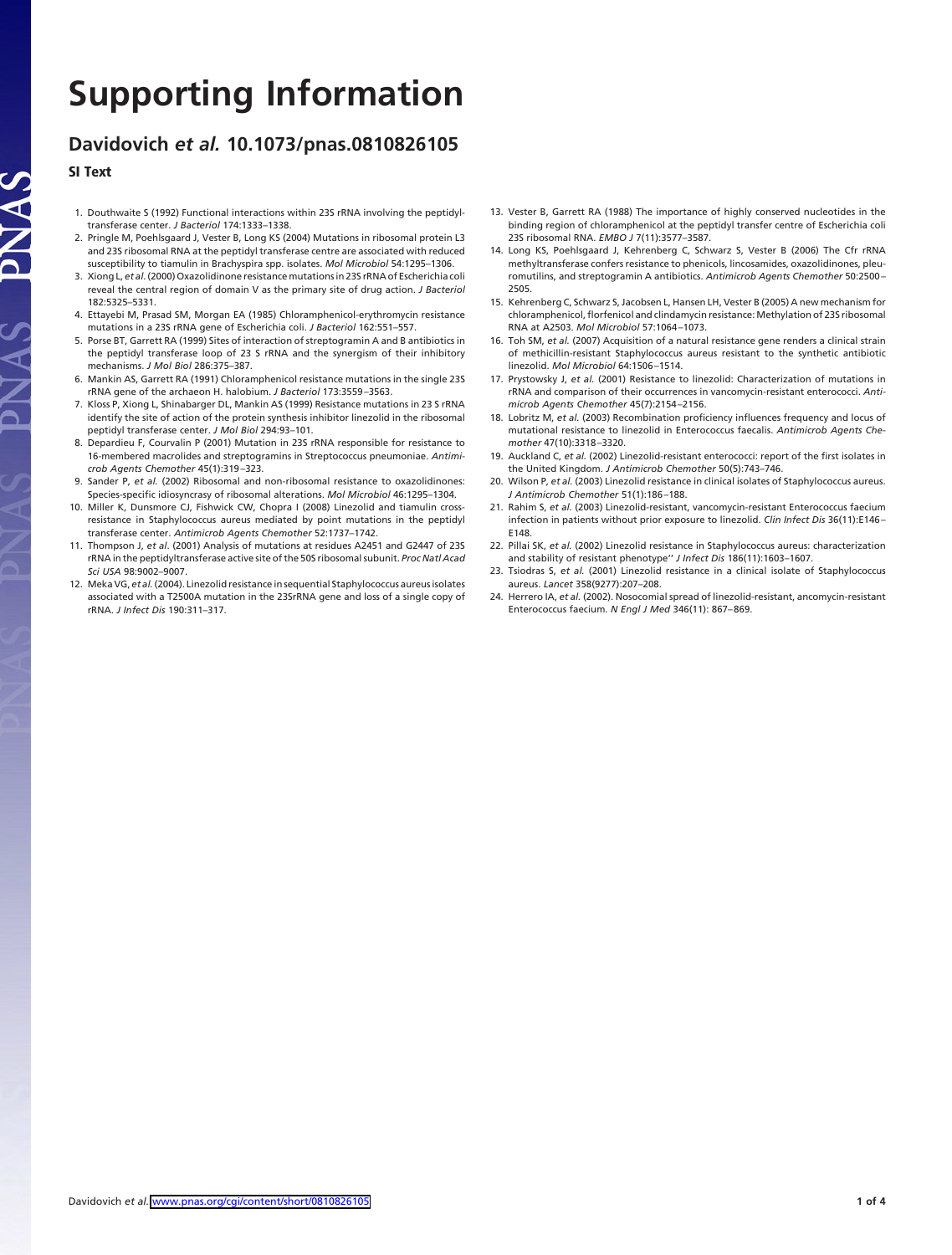

**Fig. S1.** The centrality of the symmetrical region and the 2 perpendicular axes that define the planes confining the PTC regions that participate in antibiotic resistance. In all: images were captured perpendicular to the 2-fold symmetry axes (*Right*) and to the axes defined by the line connecting G2553 to G2251 (*Left*). The rRNA backbone is shown in gray, except for the symmetrical region, where the subregion containing the A loop (called A region), is colored blue and that containing the P-loop (the P-region) is shown in green. The imaginary 2-fold rotation axis is shown in red. The color code for substrate mimics and nucleotides involved in resistance is as in Fig. 2. (*a*) Two views of the large ribosomal subunit showing the centrality of the internal 2-fold symmetry region. The left side shows the large subunit as seen from its interface surface, and the right side is a view taken into the PTC. (*b*) The symmetrical region with the two imaginary axes relevant to cross-resistance. (*Left*) The 2-fold symmetry axis (in red). (*Right*) The line connecting G2553 to G2251, which divides the front and back walls of the PTC (in orange). The 2 pseudo-symmetry regions of the PTC, including the A loop and the P loop, are pale blue and green, respectively. Zooms into these views, in which the nucleotides involved in resistance or reduced susceptibility are depicted, are shown in *Lower*.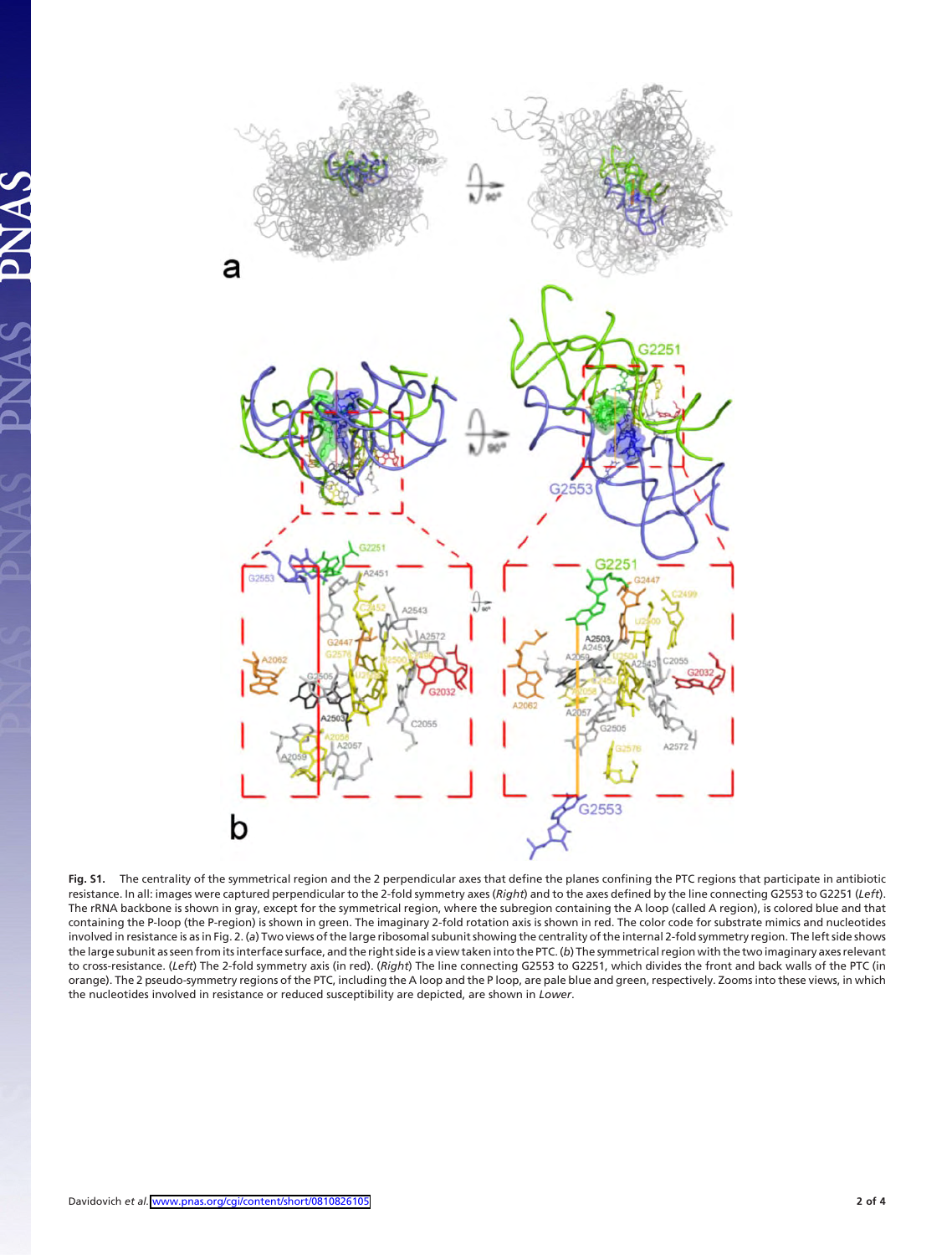

**Fig. S2.** Remote mutations that affect the conformation and/or the flexibility of U2504 by a network of interactions. (*a*) PTC antibiotics chloramphenicol (yellow), clindamycin (cyan), retapamulin (orange), dalfopristin (magenta), and linezolid (pink) bind in close proximity to U2504 (red). (*b*–*r*) The interactions network around U2504. rRNA is gray, pink, or orange for D50S, H50S, or T70S, respectively. Wherever indicated U2504 is red for D50S or purple for T70S. When applicable, different atoms are colored according to CPK color code to emphasize the chemical differences occurring by the mutagenesis. CPK colored nucleotides in n and o are of T70S, *d* shows E70S nucleotides after *in silico* modification from U to pseudo uracil at position 2504. All other images colored according to CPK are of D50S. Images of D50S, T70S, E70S, and H50S were generated from their coordinates (PDB ID codes 1NKW, 2J01, 2AWD, and 1S72, respectively).